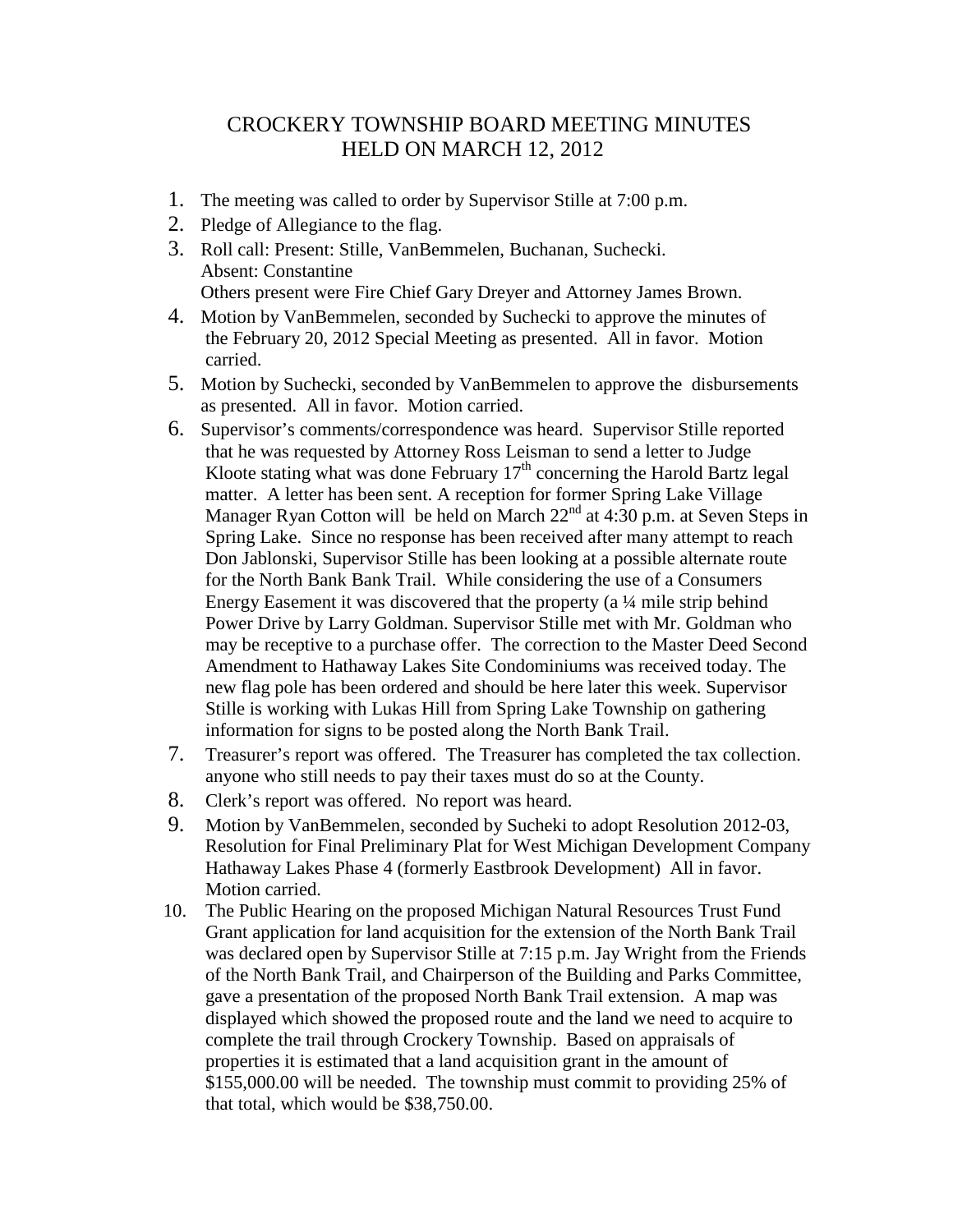Public comments and questions were offered;

 Jean Copeland asked how the public can assist in raising funds. Supervisor Stille answered that we will need to seek donations for the 25%, so we all need to assist in putting a list together of possible willing donors.

 David Willis asked if we can't get Don Jablonski to sell the land needed can we get Consumers Energy to give the township an easement for the bike trail. Supervisor Stille answered that we may need to seek an easement from Consumers.

Larry VanDussen asked what the construction costs will be.

Supervisor Stille answered that we don't know at this time.

 Jean Copeland asked if the money we are seeking from this grant is for property purchase only

 Supervisor Stille answered that this grant is for land acquisition only and that once all the land has been acquired then we can make application for a grant for the construction cost of the trail.

 Larry VanDussen asked if there is an alternate route like M-16 being considered. Supervisor Stille answered not at this time, he said the hope is to keep it on the old railroad bed.

 Jason Defouw asked if the township can charge to park in the trailhead parking area to raise funds for the maintenance of the trail.

 Supervisor Stille answered that there are no plans of doing that. Jay Wright stated that the trail is to be free for the public to use.

 After all public comments were heard the Public Hearing was closed at 7:35 p.m.

- 11. Motion by Buchanan, seconded by VanBemmelen to adopt Resolution 2012-04, Resolution Of Approval To Support The Michigan Natural Resources Trust Fund Application For Construction Of Phase 2 Of The North Bank Trail In Crockery Township. All in favor. Motion carried.
- 12. Due to the power outage at the beginning of the Board Meeting and the desire to hold the Public Hearing on time, public comments were not asked for until after the Public Hearing was completed and fortunately power was restored. Public comments were offered. Joel Sheridan, Chairperson of the Crockery Citizens Committee read a resolution that was passed at the committee's last meeting. The Crockery Citizens Committee is asking the Board to reconsider selling the vacant lot at the corner of Michigan and  $112<sup>th</sup>$  Ave. It is felt that the township should explore other options for that property such as a trailhead for the proposed North Bank Trail. Bev Traxler stated that she agreed with the request to look at other options for the township owned property. No other comments were heard.
- 13. Fire Chief's Report was heard. Chief Dreyer stated that the fire department has added two new Automatic Aid Agreements in effect with Spring Lake and Ferrysburg. He asked the Township Board to modify the residency requirement of 15 minutes from the station to reduce the distance to 10 minutes from the station, however under special conditions the 15 minute rule would be maintained. He also presented a recommendation to hire Jason Defouw to the fire department. Chief Dreyer is also recommending the termination of fire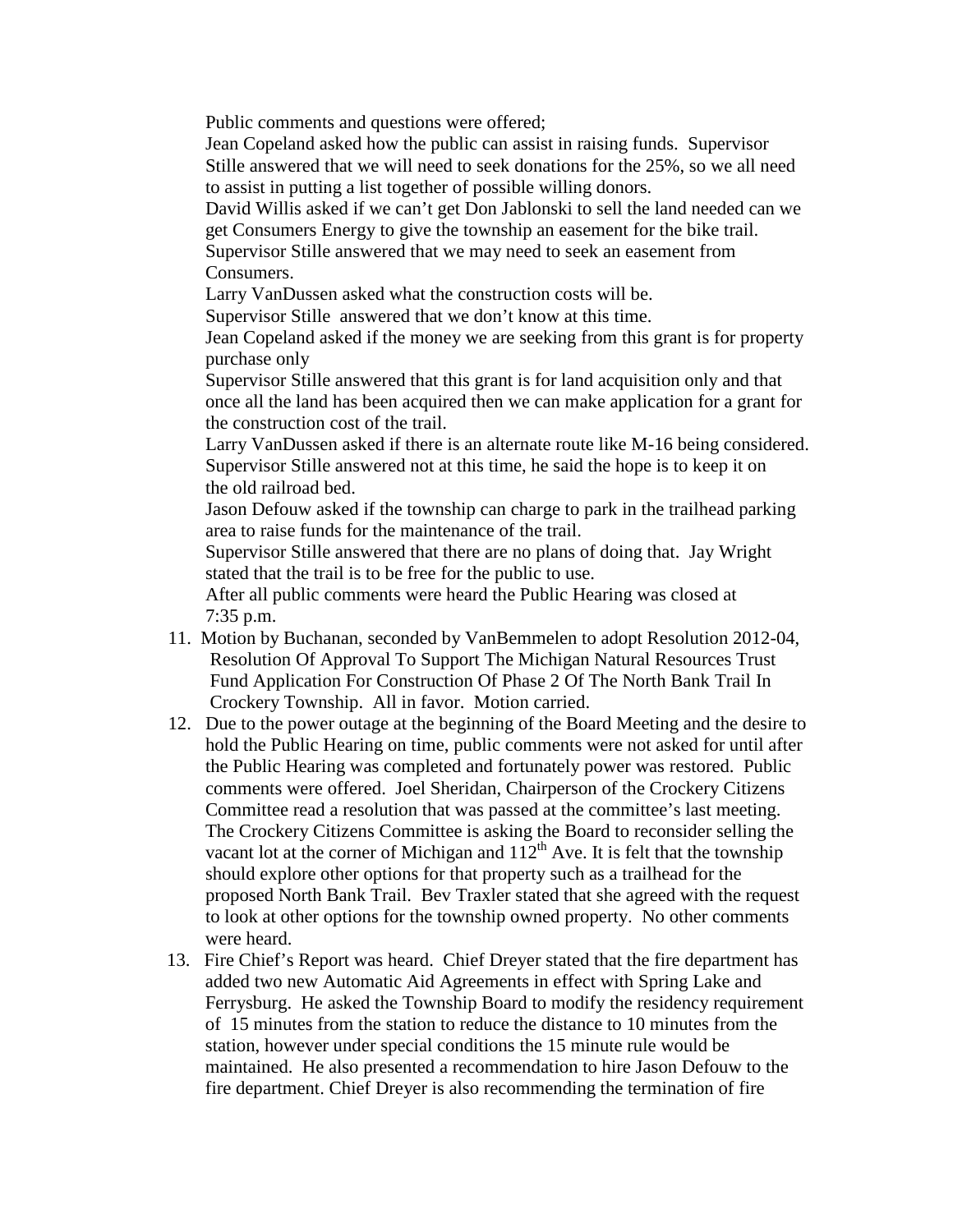fighters Dave Truscott and Thomas Stille. Chief Dreyer presented Policy and Regulations For Vehicular Emergency Response for the Boards consideration.

- 14. Motion by VanBemmelen, seconded by Buchanan to approve Chief Dreyer's and the FDAC's recommendation to hire Jason Defouw to the Crockery Township Fire Department. Both the medical physical and the physical agility requirements have been fulfilled. All in favor. Motion carried.
- 15. Motion by Buchanan, seconded byVanBemmelen to accept Chief Dreyer's recommendation to terminate Thomas Stille from the Crockery Township Fire Department effective immediately. All in favor. Motion carried.
- 16. Motion by Buchanan, seconded by Suchecki to accept Chief Dreyer's recommendation to terminate Dave Truscott from the Crockery Township Fire Department effective immediately. All in favor. Motion carried.
- 17. Motion by VanBemmelen, seconded by Suchecki to accept the Chief's recommendation to reduce the residency requirement from 15 minutes to the station to 10 minutes to the station or within township borders. All in favor. Motion carried.
- 18. Motion by VanBemmelen, seconded by Suchecki to accept the Policy and Regulations For Vehicular Emergency Response. All in favor. Motion carried.
- 19. Discussion was held on the proposed extension and paving of  $136<sup>th</sup>$  Ave. Information on construction costs for each segment was distributed. No action was taken.
- 20. Motion by Buchanan, seconded by Suchecki to approve payment of \$41,971.08 to Ottawa County for the Water Fund- Spring Lake Township Water System annual payment. All in favor. Motion carried.
- 21. Motion by Suchecki, seconded by Buchanan to approve payment of \$ 3,287.50 for interest on the \$275,000.00 Water Supply Bond. All in favor. Motion carried.
- 22. Motion by Buchanan, seconded by VanBemmelen to approve payment of \$7,477.00 in interest for the \$420,000.00 Water Supply Bond. All in favor. Motion carried.
- 23. Motion by Buchanan, seconded by Suchecki to approve payment of \$18,350.63 in interest for the \$1,275,000 Bond Issue for Clean Water Plant. All in favor. Motion carried.
- 24. Motion by Suchecki, seconded by Buchanan to adopt Resolution 2012-05, Deficit Elimination Plan Sewer Fund. Roll call: Suchecki, Buchanan, Stille, VanBemmelen – Yes. Motion carried.
- 25. Motion by Suchecki, seconded by VanBemmelen to adopt Resolution 2012-06, Resolution To Set Sewer Rates And Charges For The Public Sewer System. These will be effective July 1, 2012. All in favor. Motion carried.
- 26. Motion by VanBemmelen, seconded by Buchanan to authorize Custodian Brian Copeland to contact a company for pest control at the town hall at a cost up to \$300.00. All in favor. Motion carried.
- 27. Motion by VanBemmelen, seconded by Buchanan to approve the purchase of two new sets of turn out gear for a cost up to \$3,650.00. All in favor. Motion carried.
- 28. Motion by VanBemmelen, seconded by Buchanan to appoint Joel Garcia to the